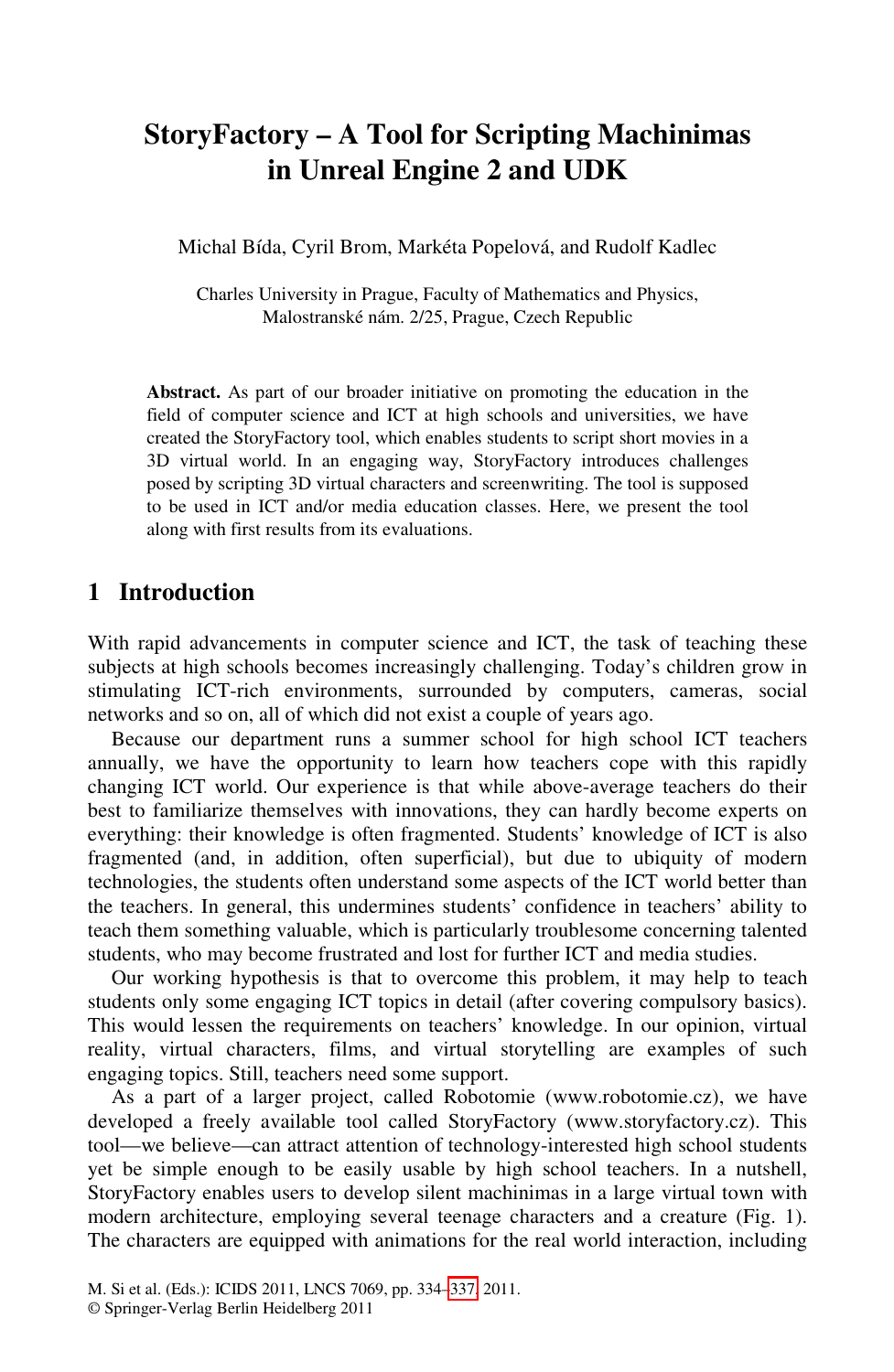dating. The graphical content has intentionally strong social aspect that is meaningful to teenagers. This, we believe, can further increase the students' interest.

The educational objective is to familiarize students with basics of 3D animations, virtual characters, screenwriting, and film editing. The teaching methodology is as follows: StoryFactory should be used as a supplement after an expository lecture on these topics. The goal of the student is to produce a short (up to five minutes) silent machinima employing two or three main characters. The machinima should feature a simple narrative arc. Then, the machinima is to be exported to a movie clip and either dubbed or subtitled.

In fact, several tools for producing machinimas already exist (see, e.g., [4]). However, they are often not tailored for our target audience (this requires, for instance, very simple user interface) and/or for usage in computer labs at high schools (i.e., simple installation, executable on outdated hardware etc.).

Short stories can be also developed in Storytelling ALICE, which can be used, in addition to teaching basics of 3D animation and screenwriting, to teach basics of programming [3]. However, while ALICE's target audience is middle school students and the graphics is tailored to that audience, we target high school students. Even though the procedural model underlying StoryFactory may be considered to be a subset of ALICE's procedural model, the surface representation in StoryFactory dating teenagers—makes our tool more suitable for our target audience. In other words, we claim that the content is very important (see also, e.g., [1] concerning this point).



**Fig. 1.** The content of StoryFactory in Unreal Engine 2

## **2 Technical Details**

StoryFactory runs on a freely available version of Unreal Engine 2 (UE2) [2]. This engine is 7 years old, making it more likely that the applications will run on usually slightly outdated school hardware (we also have an Unreal Engine 3 (UDK) version). The virtual city is about 500 x 500 m large. Five virtual characters are equipped with about 50–200 motion captured animations each and their surface textures may be alternated (e.g., color of their t-shirts, etc.). We developed most of this content ourselves.

The user controls the movement and animations of characters using a bird's-eye view map of the city and timelines (Fig. 2). The user can also use two cameras.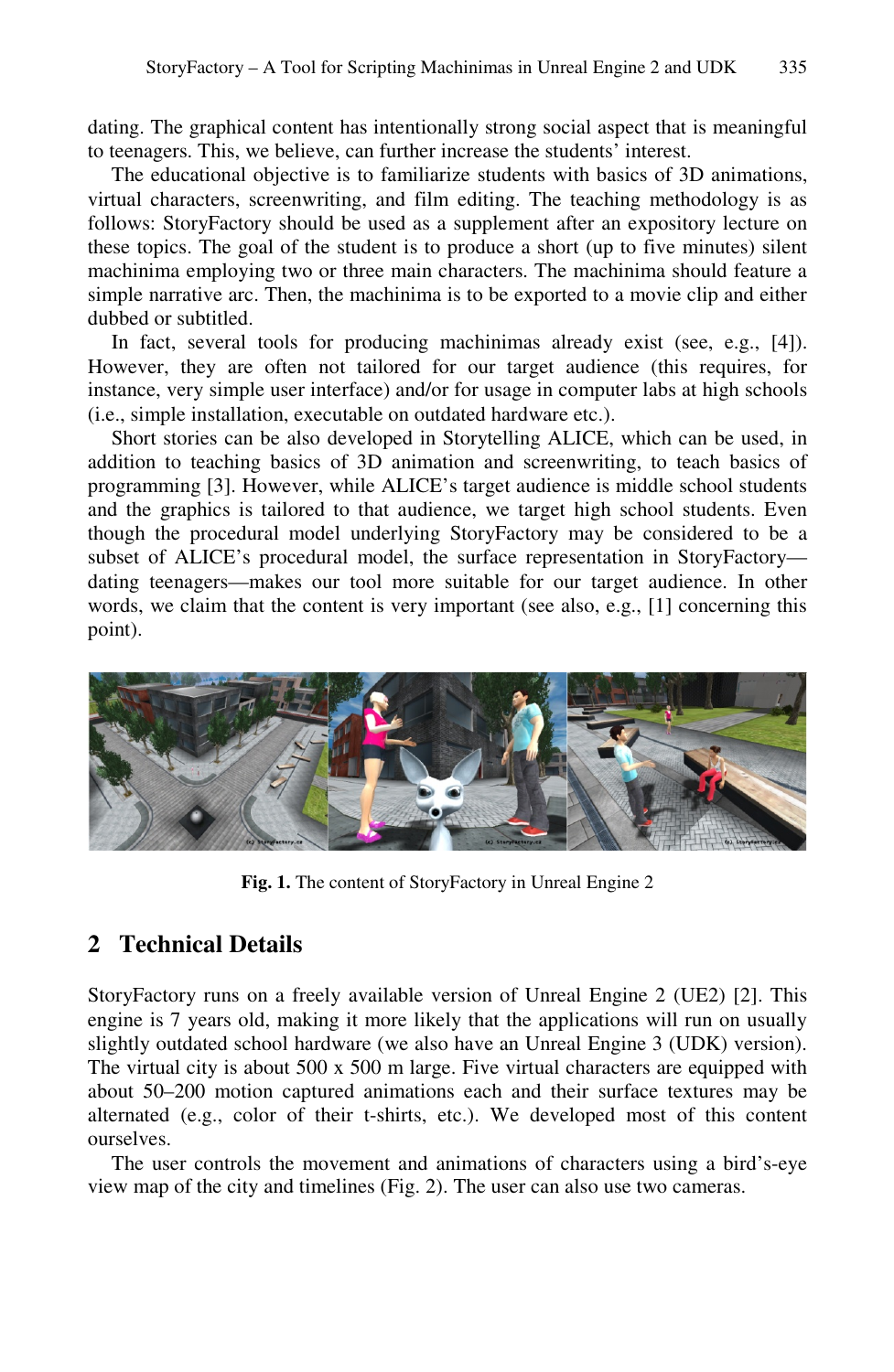

**Fig. 2.** The StoryFactory's graphical editor. Notice the bird's-eye view of the city in the upper left corner and the animation timeline for each character and camera below.

# **3 Evaluation**

We have already made four small scale evaluations. First, we have informally evaluated graphical content with high school students during several lectures we had at high schools about 3D virtual characters during 2010. Results suggested that the graphical content was largely accepted by this usually very critical audience. Second, we conducted a more formal evaluation with high school teachers as part of our summer school in August 2010 (29 teachers participated). The results suggest that a) the background knowledge of Czech ICT teachers of 3D graphics and animations is minimal, but b) can be substantially improved in one 90 minutes long lecture and one 90 minutes long practical seminar with StoryFactory, and c) the acceptance of StoryFactory is positive (in several evaluative questions, the majority of teachers chose one of the two most positive scores on 5-point Likert scale). The third evaluation was conducted in November 2011 with high schools students (2 ICT classes, 24 participants altogether). The results indicate that a) the students are able to use StoryFactory effectively after a 90 minutes long tutorial, b) the acceptance of the tool by the target audience is positive, including the graphical content (one of the two most positive scores on 5-point Likert scale were chosen by the majority of students). Finally, in spring 2011, we ran a StoryFactory competition for small teams of high school students and teachers. The goal was to create the best short movie (up to three minutes) using StoryFactory running on Unreal Engine 2. The competition itself was successful with 20 short movies received (16 of them submitted for the competition). The feedback from both students and teachers was positive in general. Notable